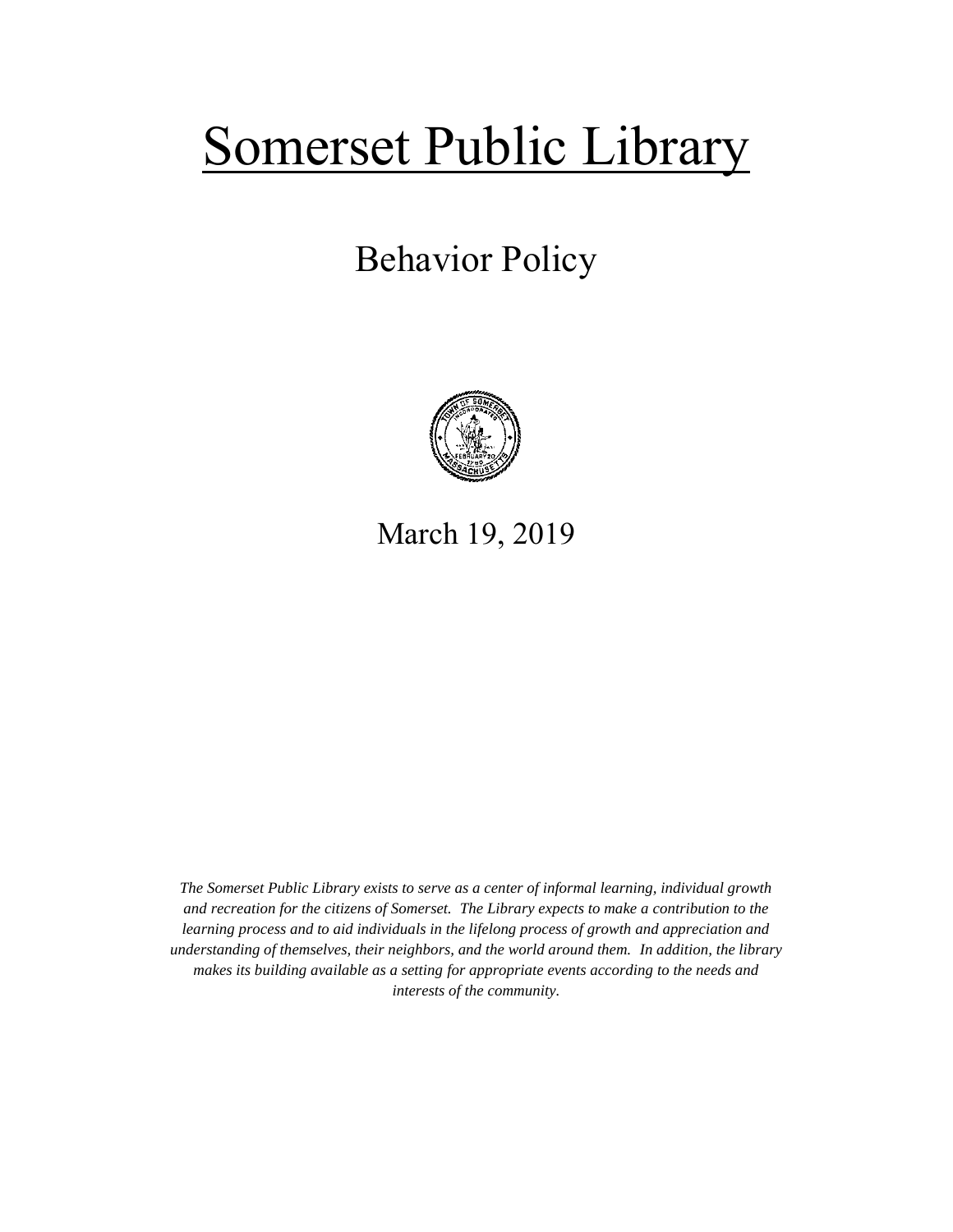#### **Policy Statement**

The Somerset Public Library is designed to serve as an environment for learning, recreation and personal growth for its community. To fulfill this mission, rules have been established regarding proper behavior necessary to maintain this environment. This policy protects the rights and safety of those using the library and library staff. It also preserves and protects library materials, equipment and facilities.

#### **Behavior Violations**

*The following types of behavior are prohibited in the library:*

- Any behavior that endangers the safety or health of others
- Violation of any local, state or federal laws
- Vandalism or deliberate destruction of library materials, equipment or facilities
- Theft of library materials or equipment, and personal belongings of other patrons or staff
- Use of abusive or intimidating language or gestures to patrons and staff
- Behavior that is willfully annoying, harassing, or threatening to another person
- Soliciting of any kind, asking for signatures on petitions, conducting surveys, etc.
- Creating a disturbance by making noise, talking loudly, playing music, etc. which could reasonably be expected to disturb others
- Use of skateboards, scooters, roller blades, etc. on library property
- Inappropriate dress such as wearing no shoes, no shirt or wet clothing
- Loitering on the premises after closing
- Smoking, use of alcohol or illegal substances
- Eating or drinking where not allowed (see separate Food and Drink policy)
- Poor hygiene that constitutes a nuisance
- Gambling
- Rearranging furniture or inappropriate use of furniture
- Bringing animals into the library other than those intended for use by people with disabilities
- Using the restrooms for bathing, grooming or laundry
- Littering
- Leaving personal items unattended
- Blocking aisles, exits or entrances
- Running, pushing, shoving or throwing objects
- Entering areas designated as "staff only" without permission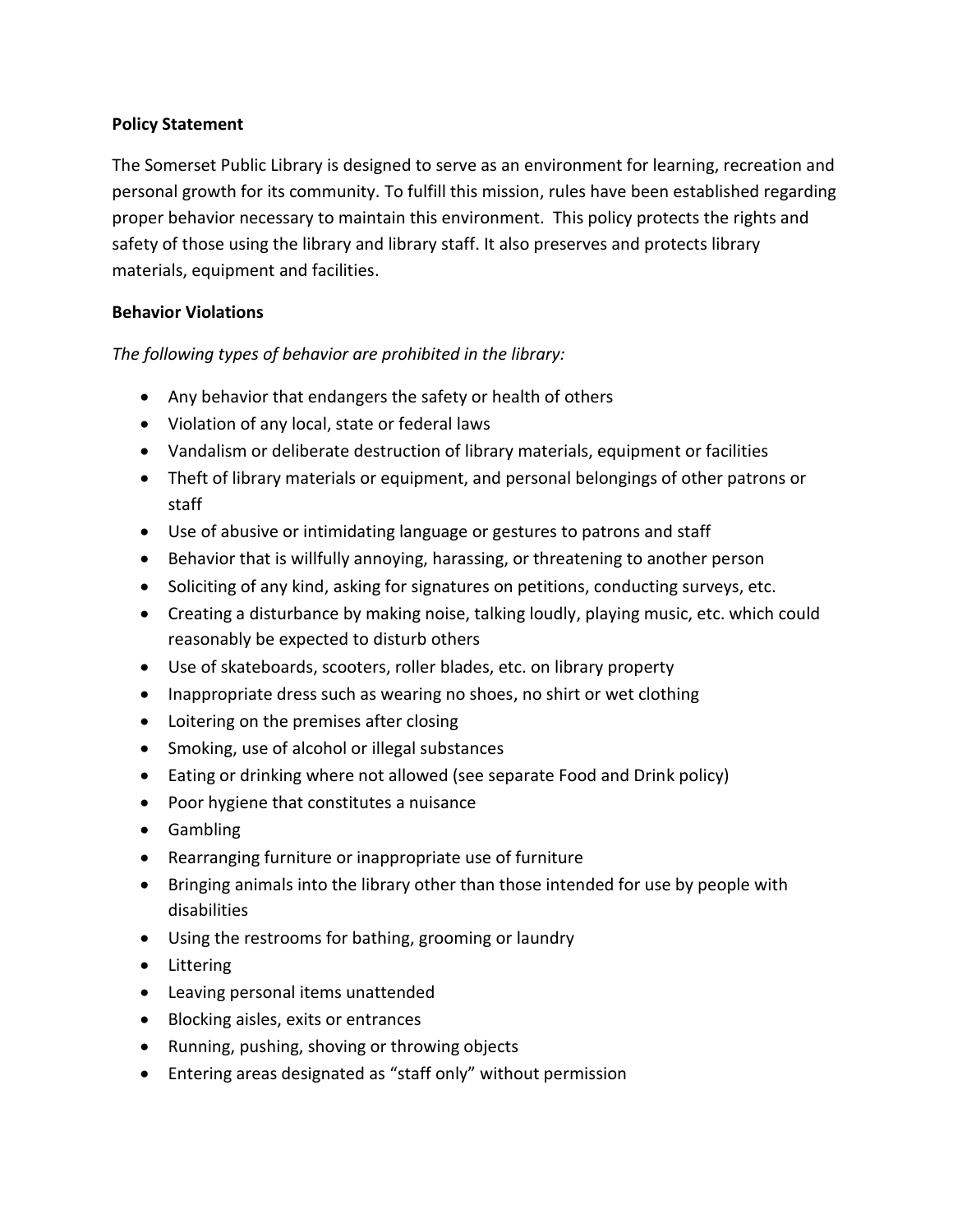Other kinds of behavior deemed inappropriate in the opinion of the Library Director or designated staff members.

#### **Procedures**

- In the case of a minor disruption, the library patron will receive a verbal warning. The staff will explain rules and may offer alternative forms of behavior. If the behavior continues, the patron may be asked to leave the library for the remainder of the day.
- In the case of any misconduct that, in judgment of a staff member is extreme, the library patron will be ordered to leave the library immediately for a stated period of suspension and the police may be called.

#### **In Addition**

- Parents/Caregivers are responsible for the behavior and supervision of any child they bring to the library
- Children age 10 and older may be left unattended (at the discretion of their parent or legal guardian) for the period of time needed to complete homework or special projects.
- Children under age 10 must be within view of their parent/guardian/caregiver at all times
- The Children's Area is reserved for use by children, their caregivers, and adults interested in children's materials. Adults not accompanying children may not loiter in the Children's Area
- The Teen Area is reserved for use by teens (ages 12 to 17), their caregivers, and adults interested in teen materials. Adults not accompanying a teen may not loiter in the Teen Area
- Unattended items (such as bags, backpacks or laptops) may be regarded as suspicious and removed.
- Bicycles ridden to the library should be placed in the bicycle rack and locked. They may not be brought into the building or left on the sidewalks leading to the building.
- Items left behind will be placed in lost and found for at least thirty days, at which point they may be discarded or donated to an appropriate organization.
- There is a separate policy for computer and internet use
- The library is not responsible for any lost or stolen personal items
- In the case of a medical emergency, the Town of Somerset emergency personnel will be requested and attempts will be made to notify parents, guardians, or caregivers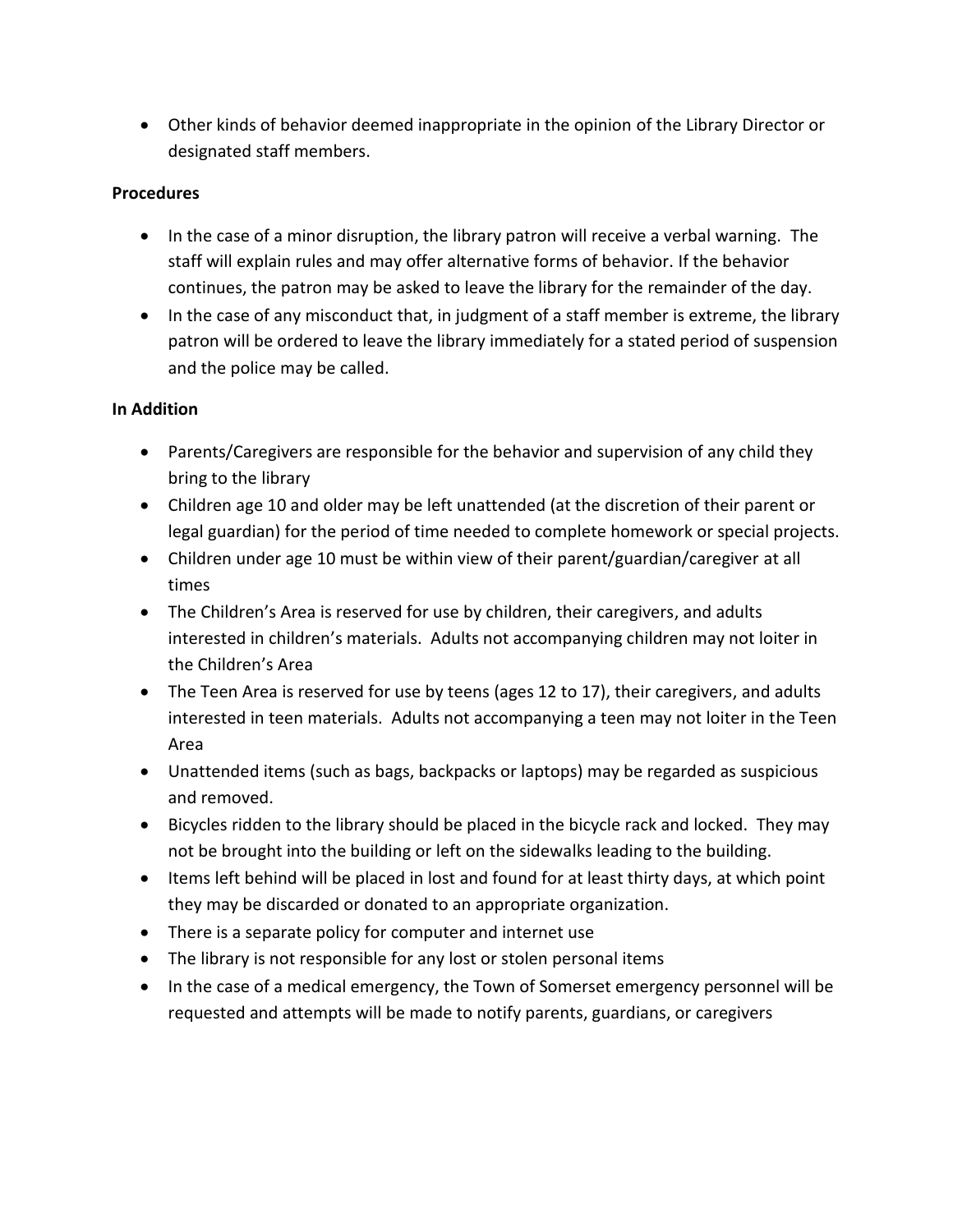#### **Safety of Children**

The staff of the Somerset Public Library is concerned about the safety and the wellbeing of all of our patrons. However, with this in mind, the library is a public building available to anyone. Due to the many responsibilities of the staff, monitoring each child's behavior and location is not possible. The staff does not and will not take over parental responsibilities for children when they come into the library. It should not be assumed that young children are safe when left unattended in the library. The staff has no way to know if children are leaving the building with parents or strangers. If a problem arises with children of any age, or if the library is closing and we are unable to locate a parent, guardian or caregiver, the police will be called.

#### **Special Needs Exception**

The Somerset Public Library recognizes that there may be special circumstances regarding behavior of a disabled or special needs patron. If a complaint of disturbance is brought to staff attention, staff is not allowed to disclose if a disability or diagnosis is or is not the cause of disturbance. The staff will act accordingly to assess the situation and take any necessary actions needed to ensure that the situation is resolved promptly. The Somerset Public Library encourages designated guardians/counselors/caregivers to disclose to the library staff if there is a "special need diagnosis" in order to be covered under the Special Needs Exception rule. Designated guardians/counselors/caregivers have the right to not disclose if there is a special needs diagnosis; however, staff is required to implement the Adult Behavior guidelines (see above) when no diagnosis is communicated.

#### **Governance**

The Library Board of Trustees is responsible for determining the rules of behavior necessary to protect the rights of individuals to use library materials and services, to protect the rights of library employees to conduct library business without interference, and to preserve library materials and facilities. This policy may be amended at any time at the discretion of the Library Board of Trustees.